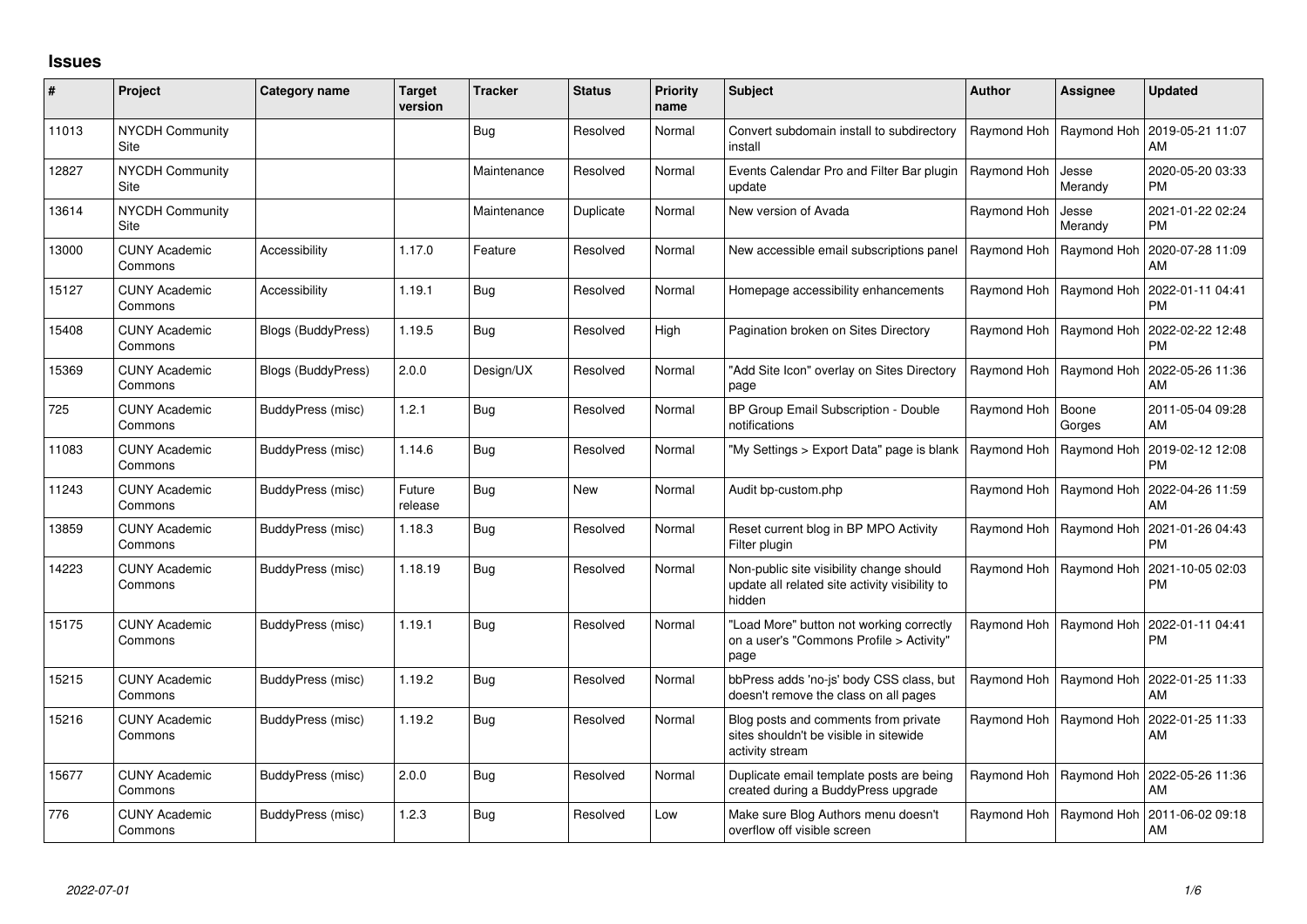| #     | Project                         | Category name              | <b>Target</b><br>version | Tracker    | <b>Status</b> | <b>Priority</b><br>name | <b>Subject</b>                                                                        | <b>Author</b>             | Assignee                  | <b>Updated</b>                                     |
|-------|---------------------------------|----------------------------|--------------------------|------------|---------------|-------------------------|---------------------------------------------------------------------------------------|---------------------------|---------------------------|----------------------------------------------------|
| 14276 | <b>CUNY Academic</b><br>Commons | Cavalcade                  | Not tracked   Bug        |            | Deferred      | Normal                  | Increase number of workers in Cavalcade                                               | Raymond Hoh   Raymond Hoh |                           | 2021-11-16 02:34<br><b>PM</b>                      |
| 9639  | <b>CUNY Academic</b><br>Commons | commonsinabox.org          | Not tracked   Bug        |            | Resolved      | Normal                  | Users having problems posting to the<br>forums                                        | Raymond Hoh               | Boone<br>Gorges           | 2018-04-20 11:37<br>AM                             |
| 14749 | <b>CUNY Academic</b><br>Commons | DiRT Integration           | 1.18.18                  | Bug        | Resolved      | Normal                  | 'Digital Research Tools" adminbar item<br>should not show when logged out             | Raymond Hoh               | Raymond Hoh               | 2021-09-07 11:51<br>AM                             |
| 13455 | <b>CUNY Academic</b><br>Commons | Domain Mapping             | 1.18.0                   | Bug        | Resolved      | Normal                  | Switch from WPMU Domain Mapping to<br>Mercator                                        |                           | Raymond Hoh   Raymond Hoh | 2020-12-08 11:18<br>AM                             |
| 14496 | <b>CUNY Academic</b><br>Commons | Domain Mapping             | Future<br>release        | Bug        | <b>New</b>    | Normal                  | Mapped domain SSO uses third-party<br>cookies                                         | Raymond Hoh   Raymond Hoh |                           | 2021-05-24 04:03<br><b>PM</b>                      |
| 5313  | <b>CUNY Academic</b><br>Commons | <b>Email Notifications</b> | 1.10                     | Bug        | Resolved      | High                    | Migrate over to BuddyPress 2.5 Emails                                                 |                           | Raymond Hoh   Raymond Hoh | 2016-05-31 11:29<br>AM                             |
| 3781  | <b>CUNY Academic</b><br>Commons | <b>Email Notifications</b> | 1.7.11                   | <b>Bug</b> | Resolved      | Normal                  | Plain-text email formatting issues                                                    |                           | Raymond Hoh   Raymond Hoh | 2015-02-02 01:27<br>AM                             |
| 5652  | <b>CUNY Academic</b><br>Commons | <b>Email Notifications</b> | 1.10                     | Bug        | Resolved      | Normal                  | BP Email - Multiple Forum Post email<br>doesn't show content                          |                           | Raymond Hoh   Raymond Hoh | 2016-06-27 04:14<br><b>PM</b>                      |
| 6043  | <b>CUNY Academic</b><br>Commons | <b>Email Notifications</b> | 1.9.28                   | Bug        | Resolved      | Normal                  | Emails should not be sent to<br>noreply@commons.gc.cuny.edu                           | Raymond Hoh               | Raymond Hoh               | 2016-09-19 05:33<br><b>PM</b>                      |
| 11998 | <b>CUNY Academic</b><br>Commons | <b>Email Notifications</b> | 1.15.12                  | Bug        | Resolved      | Normal                  | Groupblog post emails can potentially<br>contain the wrong content                    |                           |                           | Raymond Hoh   Raymond Hoh   2019-10-22 11:54<br>AM |
| 7217  | <b>CUNY Academic</b><br>Commons | Events                     | 1.10.6                   | Bug        | Resolved      | Normal                  | BP Event Organiser issues with WP 4.7<br>and Shortcake                                |                           | Raymond Hoh   Raymond Hoh | 2016-12-21 11:57<br><b>PM</b>                      |
| 9203  | <b>CUNY Academic</b><br>Commons | Events                     | 1.12.8                   | Bug        | Resolved      | Normal                  | Filters on the "My Events > Calendar"<br>page no longer display                       | Raymond Hoh               | Boone<br>Gorges           | 2018-02-12 09:40<br><b>PM</b>                      |
| 11891 | <b>CUNY Academic</b><br>Commons | Events                     | 1.15.10                  | Bug        | Resolved      | Normal                  | Private group calendar iCal URLs should<br>be accessible without logging in           |                           | Raymond Hoh   Raymond Hoh | 2019-09-24 11:09<br>AM                             |
| 4073  | <b>CUNY Academic</b><br>Commons | Group Forums               | 1.9                      | <b>Bug</b> | Resolved      | Normal                  | Group forum search should show within<br>group layout                                 | Raymond Hoh   Raymond Hoh |                           | 2015-11-10 06:34<br><b>PM</b>                      |
| 9486  | <b>CUNY Academic</b><br>Commons | Group Forums               | 1.12.11                  | Bug        | Resolved      | Normal                  | Revision logs show up when quoting a full<br>forum post                               | Raymond Hoh   Raymond Hoh |                           | 2018-03-27 12:49<br><b>PM</b>                      |
| 14704 | <b>CUNY Academic</b><br>Commons | Group Forums               | 1.18.16                  | Bug        | Resolved      | Normal                  | <b>Additional bbPress fixes</b>                                                       | Raymond Hoh               | Raymond Hoh               | 2021-08-10 11:16<br>AM                             |
| 14945 | <b>CUNY Academic</b><br>Commons | Home Page                  | 1.19.0                   | Bug        | Resolved      | Normal                  | Fix News page display after new header<br>and footer                                  | Raymond Hoh   Raymond Hoh |                           | 2022-01-04 11:20<br>AM                             |
| 15480 | <b>CUNY Academic</b><br>Commons | Home Page                  | 1.19.5                   | Bug        | Resolved      | Normal                  | Ensure homepage caches are cleared<br>when blog posts are published on other<br>sites | Raymond Hoh               | Raymond Hoh               | 2022-03-08 12:26<br><b>PM</b>                      |
| 16296 | CUNY Academic<br>Commons        | Home Page                  | 2.0.2                    | Bug        | Resolved      | Normal                  | 'Visit Profile" link on Member Directory<br>page doesn't work properly                |                           | Raymond Hoh   Raymond Hoh | 2022-06-29 11:31<br>AM                             |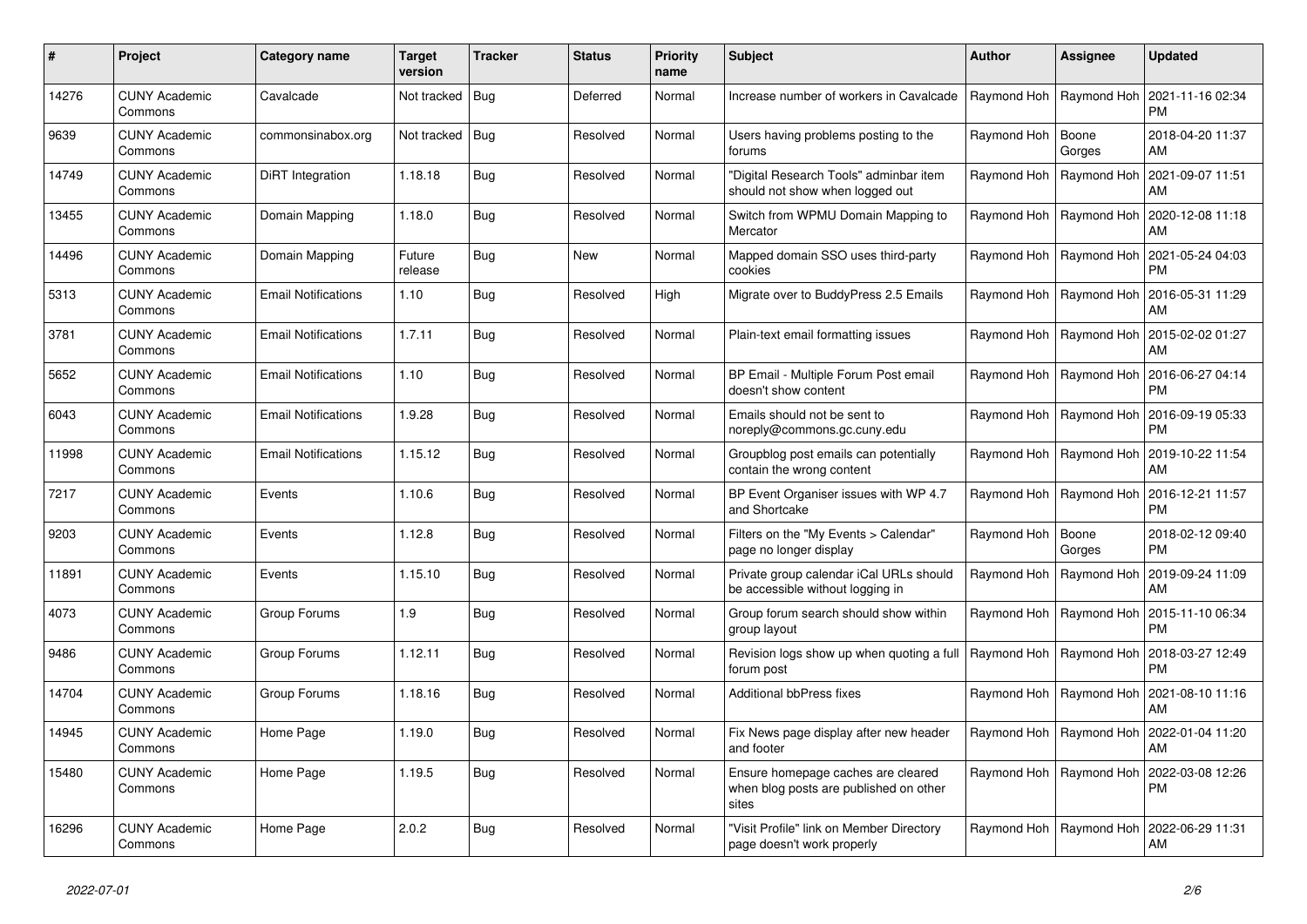| #     | <b>Project</b>                  | Category name                  | <b>Target</b><br>version | <b>Tracker</b> | <b>Status</b> | Priority<br>name | <b>Subject</b>                                                                           | <b>Author</b>             | Assignee                  | Updated                       |
|-------|---------------------------------|--------------------------------|--------------------------|----------------|---------------|------------------|------------------------------------------------------------------------------------------|---------------------------|---------------------------|-------------------------------|
| 13497 | <b>CUNY Academic</b><br>Commons | Internal Tools and<br>Workflow | 1.17.6                   | <b>Bug</b>     | Resolved      | Normal           | Remove Elemental theme cache files                                                       |                           | Raymond Hoh   Raymond Hoh | 2020-10-27 11:00<br>AM        |
| 15145 | <b>CUNY Academic</b><br>Commons | Layout                         | 1.19.1                   | <b>Bug</b>     | Resolved      | Normal           | Sitewide footer navigation shows all<br>sub-menu items instead of just primary<br>ones   | Raymond Hoh               | Raymond Hoh               | 2022-01-04 08:09<br>PM        |
| 15213 | <b>CUNY Academic</b><br>Commons | Layout                         | 1.19.2                   | <b>Bug</b>     | Resolved      | Normal           | Layout for some group interior pages not<br>floating to the right                        |                           | Raymond Hoh   Raymond Hoh | 2022-01-24 06:59<br>PM        |
| 10421 | <b>CUNY Academic</b><br>Commons | Meta                           | 1.15                     | Feature        | Resolved      | Normal           | Creative Commons license needs to be<br>updated?                                         | Raymond Hoh   Matt Gold   |                           | 2019-05-07 02:30<br>РM        |
| 3546  | <b>CUNY Academic</b><br>Commons | My Commons                     | 1.7                      | <b>Bug</b>     | Resolved      | High             | My Commons - New user sees all site<br>activity for "Everything" and "My Sites"<br>tabs  |                           | Raymond Hoh   Raymond Hoh | 2014-10-10 03:12<br>PM        |
| 3792  | <b>CUNY Academic</b><br>Commons | My Commons                     | 1.7.13                   | Bug            | Resolved      | Normal           | My Commons adjustments for<br>BuddyPress 2.2                                             | Raymond Hoh               | Raymond Hoh               | 2015-02-21 06:48<br>РM        |
| 4083  | <b>CUNY Academic</b><br>Commons | My Commons                     | 1.8.1                    | Bug            | Resolved      | Normal           | My Commons: New users see empty<br>"group joined" activity items                         | Raymond Hoh               | Raymond Hoh               | 2015-05-26 09:37<br>AM        |
| 9011  | <b>CUNY Academic</b><br>Commons | My Commons                     | 1.12.6                   | <b>Bug</b>     | Resolved      | Normal           | My Commons - Fix "About My Commons"<br>link                                              | Raymond Hoh   Raymond Hoh |                           | 2018-01-09 11:13<br>AM        |
| 14908 | <b>CUNY Academic</b><br>Commons | Performance                    |                          | Bug            | New           | Normal           | Stale object cache on cdev                                                               | Raymond Hoh               | Boone<br>Gorges           | 2021-12-07 09:45<br>AM        |
| 14909 | <b>CUNY Academic</b><br>Commons | Performance                    | 1.19.0                   | Bug            | Resolved      | Normal           | Reducing DB queries and asset loading<br>on the main site                                | Raymond Hoh               | Raymond Hoh               | 2022-01-04 10:30<br>АM        |
| 15144 | <b>CUNY Academic</b><br>Commons | Performance                    | 1.19.1                   | Bug            | Resolved      | Normal           | Move logged-in user checks for bbPress<br>BP Notification Grabber later down the<br>page |                           | Raymond Hoh   Raymond Hoh | 2022-01-11 04:41<br>PM        |
| 13966 | <b>CUNY Academic</b><br>Commons | Reply By Email                 | 1.18.5                   | Bug            | Resolved      | High             | Replying by email to a trashed or<br>spammed forum topic causes a fatal error            | Raymond Hoh               | Raymond Hoh               | 2021-02-09 02:32<br>PM        |
| 7815  | <b>CUNY Academic</b><br>Commons | Reply By Email                 | 1.10.14                  | <b>Bug</b>     | Resolved      | Normal           | RBE "Connect" button hangs                                                               |                           | Raymond Hoh   Raymond Hoh | 2017-03-21 12:59<br>PM        |
| 8000  | <b>CUNY Academic</b><br>Commons | Reply By Email                 | 1.10.17                  | <b>Bug</b>     | Resolved      | Normal           | Issues with RBE email sent date                                                          | Raymond Hoh               | Raymond Hoh               | 2017-04-20 10:32<br>PM        |
| 8891  | <b>CUNY Academic</b><br>Commons | Reply By Email                 | 1.12.1                   | Design/UX      | Resolved      | Normal           | Usability improvements for RBE Forum<br><b>Attachments</b>                               | Raymond Hoh               | Raymond Hoh               | 2017-11-13 06:07<br>PM        |
| 9066  | <b>CUNY Academic</b><br>Commons | Reply By Email                 | 1.12.6                   | <b>Bug</b>     | Resolved      | Normal           | RBE error email not firing for new topics<br>when attachment is too large                | Raymond Hoh               | Raymond Hoh               | 2018-01-08 04:49<br><b>PM</b> |
| 9202  | <b>CUNY Academic</b><br>Commons | Reply By Email                 | 1.12.8                   | <b>Bug</b>     | Resolved      | Normal           | Attachment error emails missing topic<br>name                                            | Raymond Hoh               | Raymond Hoh               | 2018-02-13 10:49<br>AM        |
| 13332 | CUNY Academic<br>Commons        | Reply By Email                 | 1.17.4                   | Bug            | Resolved      | Normal           | 'Reply-To' email header can be corrupted<br>in WordPress 5.5                             | Raymond Hoh               | Raymond Hoh               | 2020-09-22 12:08<br>PM        |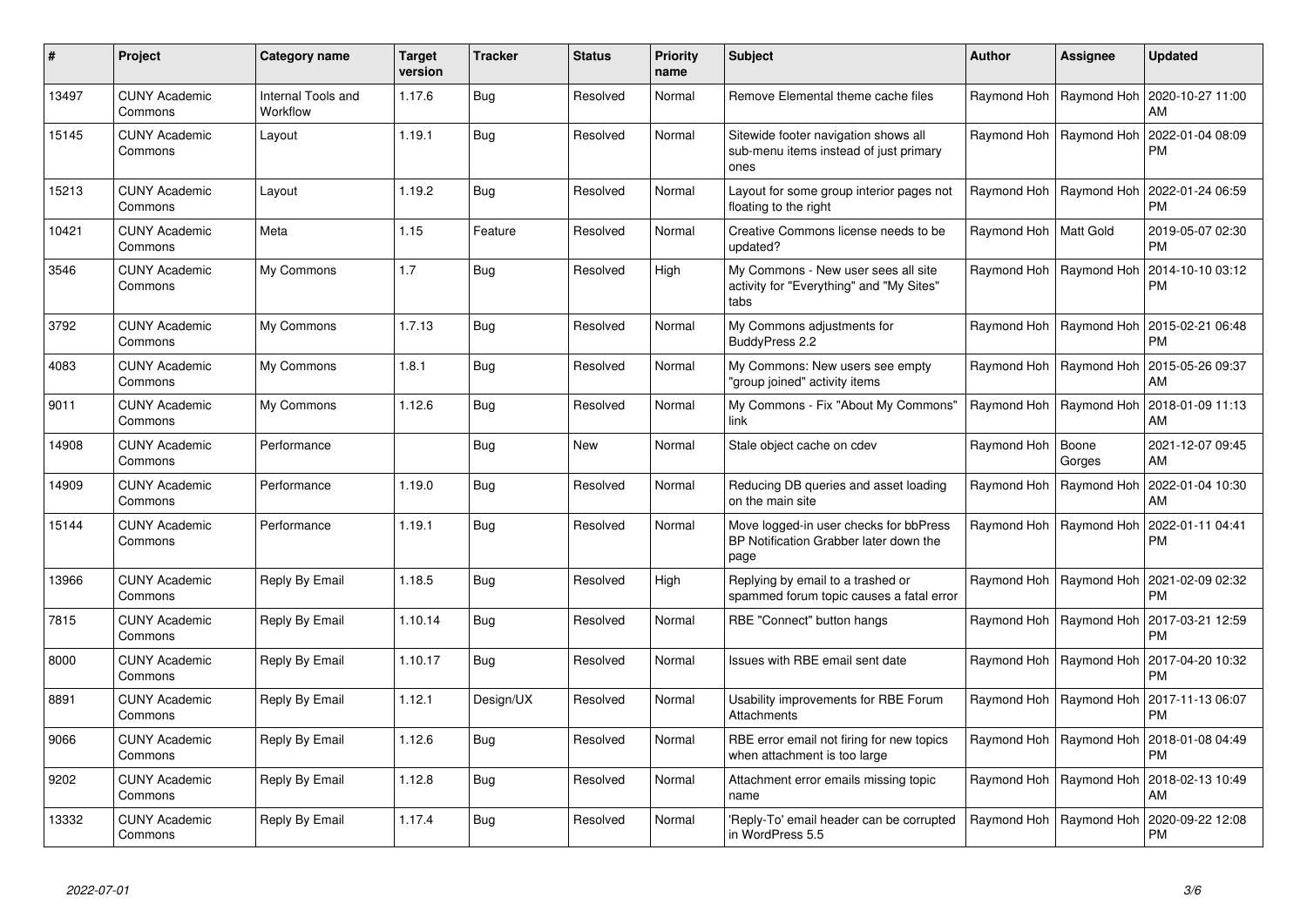| #     | Project                         | Category name           | <b>Target</b><br>version | <b>Tracker</b> | <b>Status</b> | <b>Priority</b><br>name | <b>Subject</b>                                                                                       | <b>Author</b>             | <b>Assignee</b>           | <b>Updated</b>                |
|-------|---------------------------------|-------------------------|--------------------------|----------------|---------------|-------------------------|------------------------------------------------------------------------------------------------------|---------------------------|---------------------------|-------------------------------|
| 16176 | <b>CUNY Academic</b><br>Commons | Reply By Email          | Not tracked              | <b>Bug</b>     | Resolved      | Normal                  | Set up app password for GMail IMAP<br>account                                                        | Raymond Hoh               | Boone<br>Gorges           | 2022-05-31 05:53<br>PM.       |
| 16177 | <b>CUNY Academic</b><br>Commons | Reply By Email          |                          | Bug            | New           | Normal                  | Switch to Inbound mode for RBE                                                                       | Raymond Hoh               | Raymond Hoh               | 2022-05-30 04:32<br>PM        |
| 5850  | CUNY Academic<br>Commons        | Server                  | 1.9.22                   | Bug            | Resolved      | Normal                  | New server -<br>\$_SERVER['REMOTE_ADDR'] using<br>private IP instead of user IP                      |                           | Raymond Hoh   Raymond Hoh | 2016-07-29 02:42<br><b>PM</b> |
| 5257  | <b>CUNY Academic</b><br>Commons | Social Paper            | 1.9.9                    | Bug            | Resolved      | Normal                  | Social Paper: Comment indicator<br>disappears after adding a comment to a<br>paragraph with no count |                           | Raymond Hoh   Raymond Hoh | 2016-02-25 03:07<br><b>PM</b> |
| 9177  | <b>CUNY Academic</b><br>Commons | Social Paper            | 1.12.8                   | Bug            | Resolved      | Normal                  | Social Paper directory not showing any<br>papers                                                     |                           | Raymond Hoh   Raymond Hoh | 2018-02-13 01:10<br>PM.       |
| 15029 | <b>CUNY Academic</b><br>Commons | Social Paper            | 1.18.24                  | Bug            | Resolved      | Normal                  | Social papers with post passwords should<br>not record 'new_cacsp_edit' activity items               | Raymond Hoh   Raymond Hoh |                           | 2021-12-02 04:15<br><b>PM</b> |
| 16313 | <b>CUNY Academic</b><br>Commons | Social Paper            | 2.0.2                    | Bug            | Resolved      | Normal                  | "My Papers" admin nav should be<br>removed for users without any papers                              |                           | Raymond Hoh   Raymond Hoh | 2022-06-29 11:31<br>AM        |
| 11164 | <b>CUNY Academic</b><br>Commons | Spam/Spam<br>Prevention | 1.14.7                   | Bug            | Resolved      | Normal                  | Anonymous blog comments are empty                                                                    |                           | Raymond Hoh   Raymond Hoh | 2019-02-26 02:04<br><b>PM</b> |
| 5836  | <b>CUNY Academic</b><br>Commons | Upgrades                | 1.9.22                   | Bug            | Resolved      | Normal                  | Memcached caching strategy on new<br>server                                                          |                           | Raymond Hoh   Raymond Hoh | 2016-07-26 01:45<br>PM.       |
| 7825  | <b>CUNY Academic</b><br>Commons | WordPress (misc)        | Not tracked              | <b>Bug</b>     | Rejected      | High                    | WP Cron fails to spawn on production                                                                 | Raymond Hoh               |                           | 2017-03-27 05:56<br><b>PM</b> |
| 1856  | <b>CUNY Academic</b><br>Commons | WordPress (misc)        | 1.4                      | Bug            | Resolved      | Normal                  | htpasswd on cdev conflicting with WP<br>cron                                                         |                           | Raymond Hoh   Raymond Hoh | 2012-04-24 03:19<br><b>PM</b> |
| 2054  | <b>CUNY Academic</b><br>Commons | WordPress (misc)        | 1.4.3                    | Bug            | Resolved      | Normal                  | Fix errors in BP External Activity                                                                   | Raymond Hoh   Raymond Hoh |                           | 2012-08-23 01:27<br><b>PM</b> |
| 2263  | <b>CUNY Academic</b><br>Commons | WordPress (misc)        | 1.4.13                   | <b>Bug</b>     | Resolved      | Normal                  | Google Docs Shortcode doesn't support<br>older presentations                                         |                           | Raymond Hoh   Raymond Hoh | 2012-12-11 06:48<br><b>PM</b> |
| 3780  | <b>CUNY Academic</b><br>Commons | WordPress (misc)        | 1.10                     | Bug            | Resolved      | Normal                  | wp-login.php template styling                                                                        | Raymond Hoh   Raymond Hoh |                           | 2016-08-24 06:30<br>AM        |
| 11250 | <b>CUNY Academic</b><br>Commons | WordPress (misc)        | 1.14.11                  | Feature        | Resolved      | Normal                  | Update assets needed for GCDI site                                                                   |                           | Raymond Hoh   Raymond Hoh | 2019-04-23 09:27<br>AM        |
| 11297 | CUNY Academic<br>Commons        | WordPress (misc)        | 1.14.11                  | Bug            | Resolved      | Normal                  | Two versions of the same plugin and<br>theme exist                                                   | Raymond Hoh   Boone       | Gorges                    | 2019-04-23 10:44<br>AM        |
| 11855 | <b>CUNY Academic</b><br>Commons | WordPress (misc)        | 1.15.10                  | <b>Bug</b>     | Resolved      | Normal                  | "More Privacy Options" message not<br>showing on login page                                          | Raymond Hoh   Raymond Hoh |                           | 2019-09-24 11:09<br>AM        |
| 12551 | <b>CUNY Academic</b><br>Commons | WordPress (misc)        | 1.17.0                   | <b>Bug</b>     | Resolved      | Normal                  | Preparing for PHP 7.4                                                                                | Raymond Hoh               |                           | 2020-07-14 01:13<br><b>PM</b> |
| 14299 | <b>CUNY Academic</b><br>Commons | WordPress (misc)        | 1.18.8                   | <b>Bug</b>     | Resolved      | Normal                  | Remove Site Health scheduled task                                                                    |                           | Raymond Hoh   Raymond Hoh | 2021-04-09 06:57<br><b>PM</b> |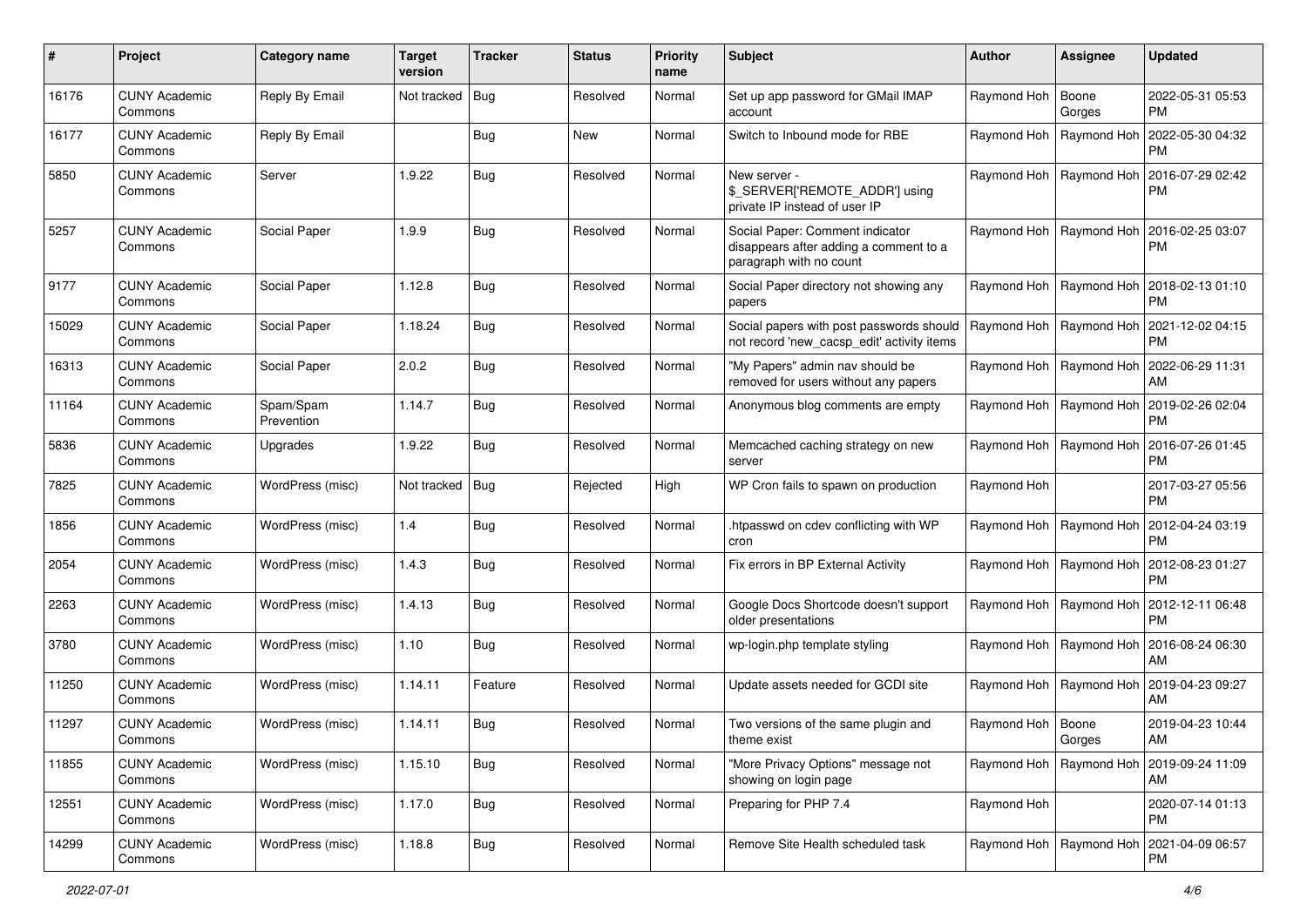| #     | Project                         | Category name            | <b>Target</b><br>version | <b>Tracker</b> | <b>Status</b> | <b>Priority</b><br>name | <b>Subject</b>                                                                             | <b>Author</b>              | <b>Assignee</b>           | <b>Updated</b>                                            |
|-------|---------------------------------|--------------------------|--------------------------|----------------|---------------|-------------------------|--------------------------------------------------------------------------------------------|----------------------------|---------------------------|-----------------------------------------------------------|
| 15700 | <b>CUNY Academic</b><br>Commons | WordPress (misc)         | 2.0.0                    | Feature        | Resolved      | Normal                  | Add leave site functionality to "Dashboard<br>> My Sites" in admin area                    |                            | Raymond Hoh   Raymond Hoh | 2022-05-26 11:36<br>AM                                    |
| 16255 | <b>CUNY Academic</b><br>Commons | WordPress (misc)         |                          | <b>Bug</b>     | <b>New</b>    | Normal                  | Need to define 'MULTISITE' constant in<br>wp-config.php                                    | Raymond Hoh                |                           | 2022-06-19 09:31<br>AM                                    |
| 787   | <b>CUNY Academic</b><br>Commons | WordPress (misc)         | 1.3                      | Bug            | Resolved      | Low                     | bp-nelo/footer.php - Remove<br>"get_option('tn_wpmu_goggle_code')" line                    | Raymond Hoh   Boone        | Gorges                    | 2011-06-06 09:37<br>AM                                    |
| 788   | <b>CUNY Academic</b><br>Commons | WordPress (misc)         | 1.2.3                    | Bug            | Resolved      | Low                     | bp-nelo/functions.php - Remove<br>redundant BP textdomain call                             | Raymond Hoh                | Raymond Hoh               | 2011-06-02 05:05<br><b>PM</b>                             |
| 3691  | <b>CUNY Academic</b><br>Commons | <b>WordPress Plugins</b> | Future<br>release        | Bug            | <b>New</b>    | Normal                  | WPMU Domain Mapping Debugging on<br>cdev                                                   | Raymond Hoh   Matt Gold    |                           | 2014-12-12 09:04<br>AM                                    |
| 3939  | <b>CUNY Academic</b><br>Commons | <b>WordPress Plugins</b> | Future<br>release        | <b>Bug</b>     | Hold          | Normal                  | Activity stream support for Co-Authors<br>Plus plugin                                      |                            | Raymond Hoh   Raymond Hoh | 2015-11-09 06:13<br><b>PM</b>                             |
| 5975  | <b>CUNY Academic</b><br>Commons | <b>WordPress Plugins</b> | 1.11                     | Bug            | Resolved      | Normal                  | Audit all mail plugins on the Commons                                                      | Raymond Hoh   Daniel Jones |                           | 2016-12-13 08:57<br><b>PM</b>                             |
| 9810  | <b>CUNY Academic</b><br>Commons | <b>WordPress Plugins</b> | 1.13.2                   | Bug            | Resolved      | Normal                  | Yoast SEO doesn't support the Guest<br>Authors feature of Co-Authors Plus                  |                            | Raymond Hoh   Raymond Hoh | 2018-05-22 11:56<br>AM                                    |
| 10564 | <b>CUNY Academic</b><br>Commons | <b>WordPress Plugins</b> | 1.14.1                   | <b>Bug</b>     | Resolved      | Normal                  | PHP 7.2 Incompatibility Problems                                                           |                            | Raymond Hoh   Raymond Hoh | 2018-11-19 10:06<br>AM                                    |
| 11335 | <b>CUNY Academic</b><br>Commons | <b>WordPress Plugins</b> | 1.15                     | Bug            | Resolved      | Normal                  | Add mobile responsive styles for Creative<br>Commons license popup                         |                            | Raymond Hoh   Raymond Hoh | 2019-04-16 02:21<br><b>PM</b>                             |
| 12240 | <b>CUNY Academic</b><br>Commons | <b>WordPress Plugins</b> | 1.16.3                   | Bug            | Resolved      | Normal                  | wp-ms-request-membership not added<br>properly as a git submodule                          |                            | Raymond Hoh   Raymond Hoh | 2019-12-27 01:05<br><b>PM</b>                             |
| 12594 | <b>CUNY Academic</b><br>Commons | <b>WordPress Plugins</b> | 1.16.9                   | Bug            | Resolved      | Normal                  | Remove Backtype Connect plugin                                                             |                            | Raymond Hoh   Raymond Hoh | 2020-04-14 11:20<br>AM                                    |
| 12606 | <b>CUNY Academic</b><br>Commons | <b>WordPress Plugins</b> | 1.16.9                   | Bug            | Resolved      | Normal                  | Disable PHP sessions for Custom<br>Sidebars plugin                                         |                            | Raymond Hoh   Raymond Hoh | 2020-04-14 11:20<br>AM                                    |
| 12654 | <b>CUNY Academic</b><br>Commons | <b>WordPress Plugins</b> | 1.16.9                   | Feature        | Resolved      | Normal                  | Update Google Docs Shortcode to v0.5                                                       |                            | Raymond Hoh   Raymond Hoh | 2020-04-14 11:20<br>AM                                    |
| 12850 | <b>CUNY Academic</b><br>Commons | <b>WordPress Plugins</b> | 1.16.14                  | Bug            | Resolved      | Normal                  | Event Tickets plugin calls<br>wp_cache_flush() after every ticket<br>addition              |                            | Raymond Hoh   Raymond Hoh | 2020-06-09 11:56<br>AM                                    |
| 13721 | <b>CUNY Academic</b><br>Commons | <b>WordPress Plugins</b> | 1.18.1                   | Bug            | Resolved      | Normal                  | Update Contact Form 7                                                                      | Raymond Hoh                | Raymond Hoh               | 2020-12-17 08:41<br><b>PM</b>                             |
| 15254 | <b>CUNY Academic</b><br>Commons | <b>WordPress Plugins</b> | 1.19.3                   | Bug            | Resolved      | Normal                  | Event Tickets plugin can create new user<br>accounts and bypass BuddyPress<br>registration |                            |                           | Raymond Hoh   Raymond Hoh   2022-02-08 02:38<br><b>PM</b> |
| 16319 | <b>CUNY Academic</b><br>Commons | <b>WordPress Plugins</b> | 2.0.3                    | Bug            | New           | Normal                  | Request for Events Calendar Pro 5.14.2<br>update                                           |                            | Raymond Hoh   Raymond Hoh | 2022-07-01 04:16<br>PM                                    |
| 3402  | <b>CUNY Academic</b><br>Commons | <b>WordPress Themes</b>  | 1.6.14                   | <b>Bug</b>     | Resolved      | Normal                  | Clicking subnav tabs on "News" tab does<br>not work                                        |                            |                           | Raymond Hoh   Raymond Hoh   2014-08-25 10:09<br>PM        |